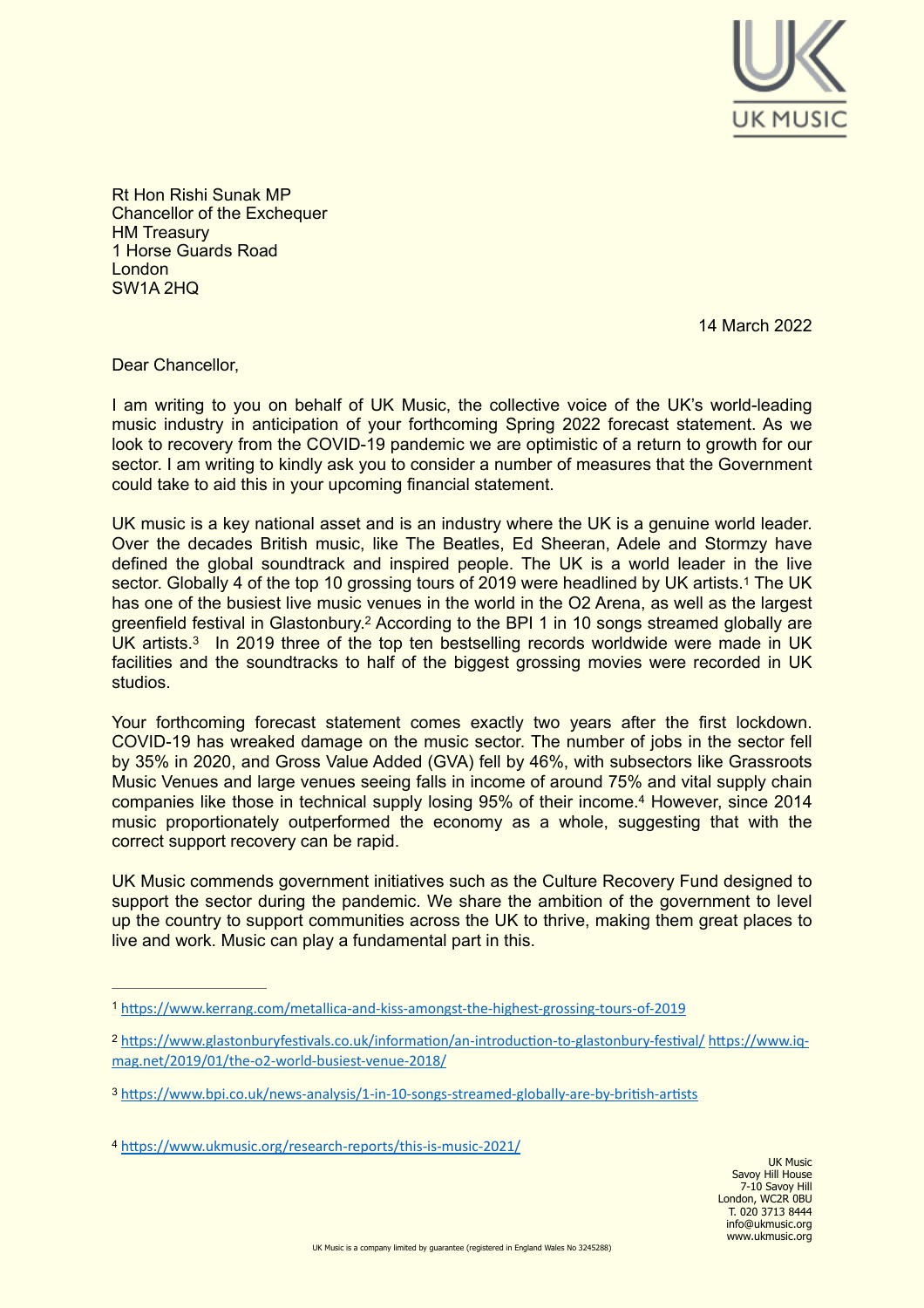We therefore ask you to consider the following six measures that would support the music industry in its recovery and return to growth:-

## **1. Abandon plans to raise VAT on live tickets**

The Government's move during the pandemic to reduce VAT on live events was very welcome. However, the government is set to increase this in April. We ask you to drop this planned rise and maintain VAT at 12.5% to ensure that profit from sales could be reinvested in productions, pay debts and keep the price of tickets down. At a time when the cost of living is of much concern to people and families across the UK, keeping VAT at this level will avoid a "cost of gigging crisis". This would ensure the live sector could lay a firm long-term foundation for recovery. It should be noted that many music businesses were not able to return until summer 2021 and therefore missed out on much of the reduced VAT period.

## **2. Extend Business Rate Relief for music spaces**

Another welcome support measure during the pandemic concerned business rate relief for venues. This has been reduced over time and is set to be a 50% discount up to £110,000 in 2022/23. We strongly feel this should go further and that full Business Rate Relief should be provided for all music spaces until the end of 2024/25. This would ensure profits could be reinvested in sector activity and paying down debts to secure the long-term future of the sector. This should also applies to music recording studios. The UK Government should therefore fully waive business rates from all music spaces until the end of 2024/25.

# **3. Transitional Support Fund for EU touring**

The UK-EU Trade and Cooperation Agreement failed to address a post-Brexit settlement for international touring. This therefore increases the red tape and bureaucracy associated with travelling the EU for UK artists and crew to perform at gigs and concerts. We therefore support the introduction of a Transitional Support Fund. This fund could potentially be similar to the £23 million the Government provided to fisheries to manage Brexit related impacts. In particular this would help smaller and up coming artists that may have limited financial and administrative resources.

# **4. Enhance Music Export Funding and Support**

The UK is the largest exporter of music in the world after the USA; around 1 in 10 of all tracks streamed globally are by a British artist. This contributes hugely to the economic value of the UK music industry and demonstrates the soft power of British music. The BPIadministered Music Export Growth Scheme (MEGS) is a vital part of this success, enabling independent labels and artists to penetrate new markets overseas. PRS Foundation's International Showcase Fund (ISF) is another impactful government backed scheme. Both MEGS and ISF should be extended and enhanced. A music export office should also be set up to provide strategic support for music exports, supporting commercial and economic returns as well as cultural goals.

#### **5. Fiscal Incentives Through Tax Relief**

Unlike many other creative sectors in the UK, such as film, TV, video games and animation, the music industry as a whole does not currently benefit from a fiscal incentive, such as a tax relief scheme. The creation of a tax relief to stimulate UK content creation and attract inward investment would be welcomed by the music sector and help support exports, nurture new talent, build and retain skills, and boost the economy across the UK. It could incentivise investment in the next generation of world class music talent in the UK, and encourage inward investment into capacity building, professionalisation, and growth.